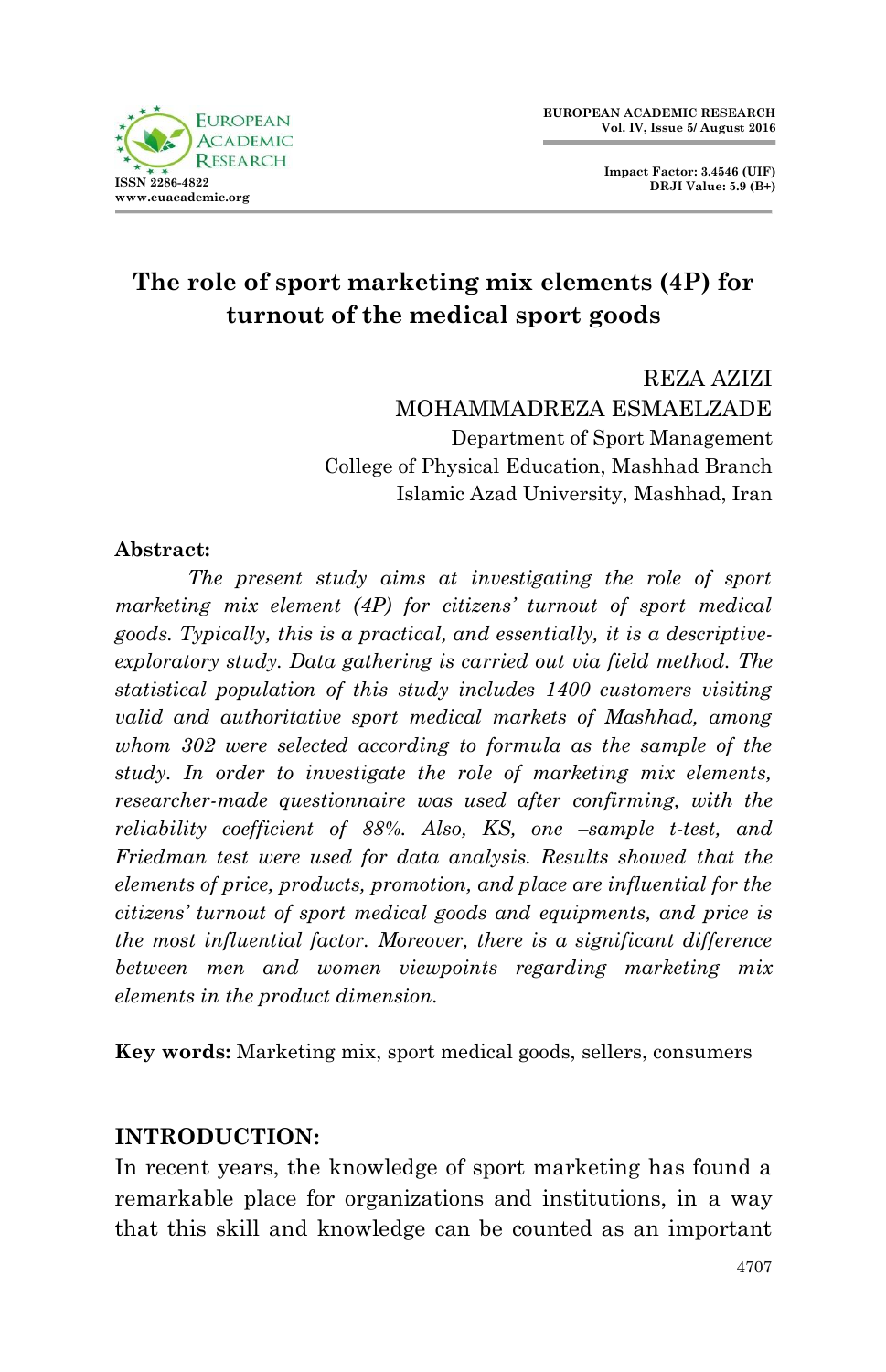part of sport organizations and establishment, and this role is increasingly enhancing (Parker, 1382). Management marketing is an organization section, which by a systematic view to the organization's sections, the relations among them, the type of influencing on each other and their internal relation in a comprehensive and accrete system investigates and analyses the effective factors. Moreover, by analyzing and examining intra-organization factors related to the products, from the various aspects of management, financial-quality of products and marketing which is determinant and influential, attempts are made to provide an appropriate interaction among these factors ; naturally, the most proper strategies and practical solutions would be investigated and suggested along with the advancement of organization's objective (Rahmani, 1388). The sport medical goods and equipments include treadmill, stationary bicycle, elliptical trainer, etc. treadmill is a sport instrument which is designed for situ walking, jogging, and running. The major application of this instrument is for exercise test in which the patient performs a limited activity appropriate with his/her cardiovascular monitoring system. The purpose of this test is to clarify the likely disorder of heart performance under pressure and stressful situation. The ultimate objective is that for preventing abnormal growth of kids and adults' obesity, there should be fundamental practical and behavioral changes. Children's encouragement for participating in exercise classes, preparing, and providing sporting goods and products in the cities, clubs, schools, and universities would be a great help in changing lifestyles, and would lead to the promotion of health level of the society and citizens. In developing countries, by technical advancement and automation of life, the outbreak of obesity and fatness is considerably increasing. Obesity, specifically, is related to the risk of high blood pressure, diabetes, and coronary artery diseases (Rodwell, 2001). For preventing these problems and consequences of this phenomenon, the promotion of exercise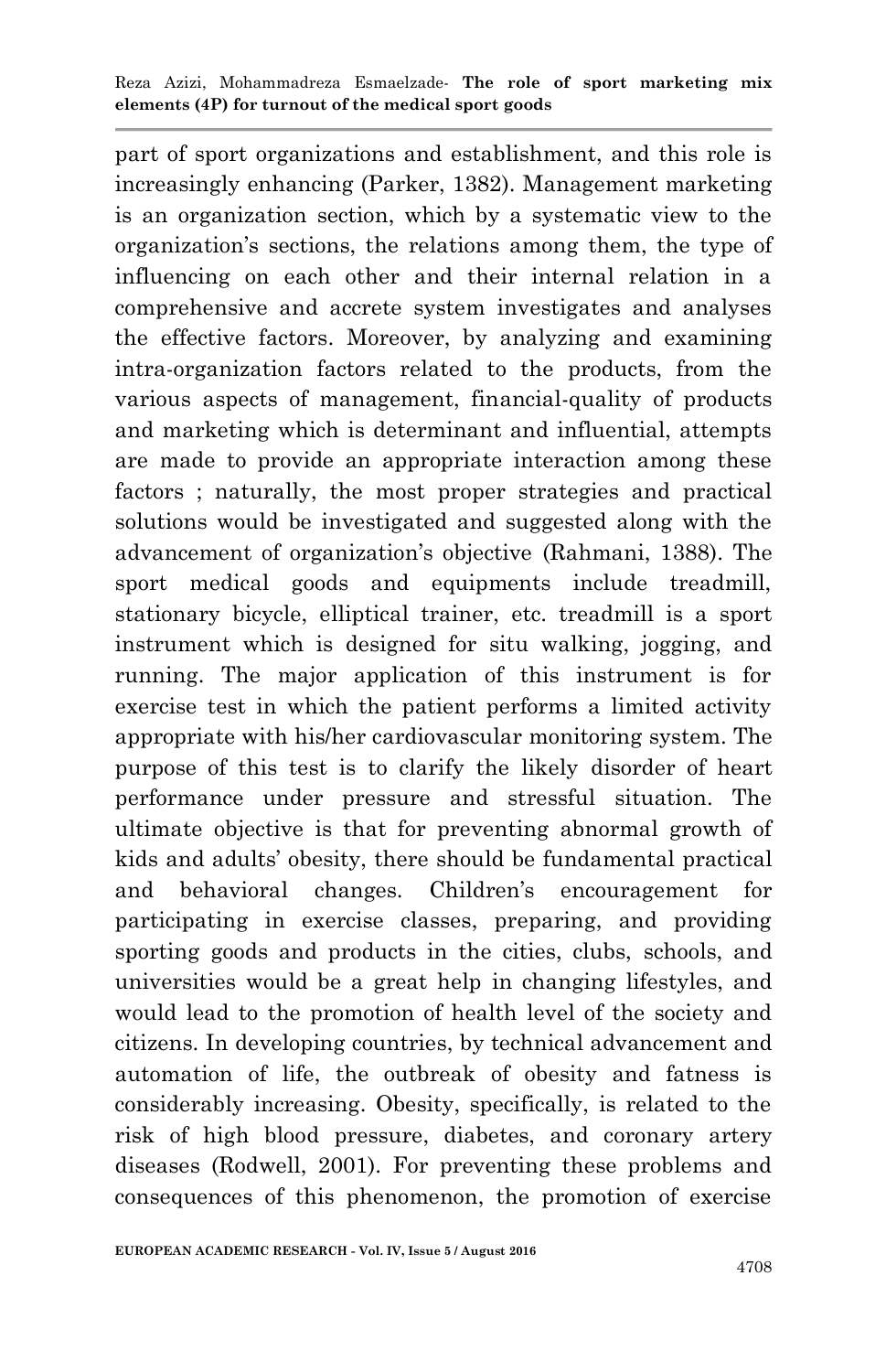and physical activities among people is essential. One of healthiest and safest ways of exercise and activities is the use of sporting goods and equipment such as treadmill, stationary bicycle (Amini Roshan, 1390). The knowledge of sport marketing has found a significant place for organizations and establishments in recent years. This skill and knowledge can be counted as an important part of sport organizations, and this function is increasingly enhancing. In the meantime, advertising and marketing activities for exercise and sporting instruments is not that prevalent, which might be due to lack of knowledge and awareness in the production section of sport industry with respect to strategies of promotion and the quality of using these technologies. This issue has a direct relationship with the lack of research in this area (Amini Roshan, 13900. Considering to the proposed issue, the marketing of sport medical goodsand equipments is important since by effective use of sport medical goods and equipment marketing and increasing turnout of these goods would definitely lead to making more healthy people for the society both physically and mentally.

 By technical advancement and automation of life in the developing countries, the occurrence of obesity and fatness is noticeably increasing. Obesity is specifically related to the risk of high blood pressure, diabetes, and coronary artery diseases (Rodwell, 2001). For preventing these problems and consequences of this phenomenon, the promotion of exercise and physical activities for community is essential. One of healthiest and safest ways of exercise and activities is the use of sporting goods and equipment such as treadmill and stationary bicycle.

## **RESEARCH METHOD**

Considering to the subjects and hypotheses, this study is practical in terms of purpose and descriptive-survey form in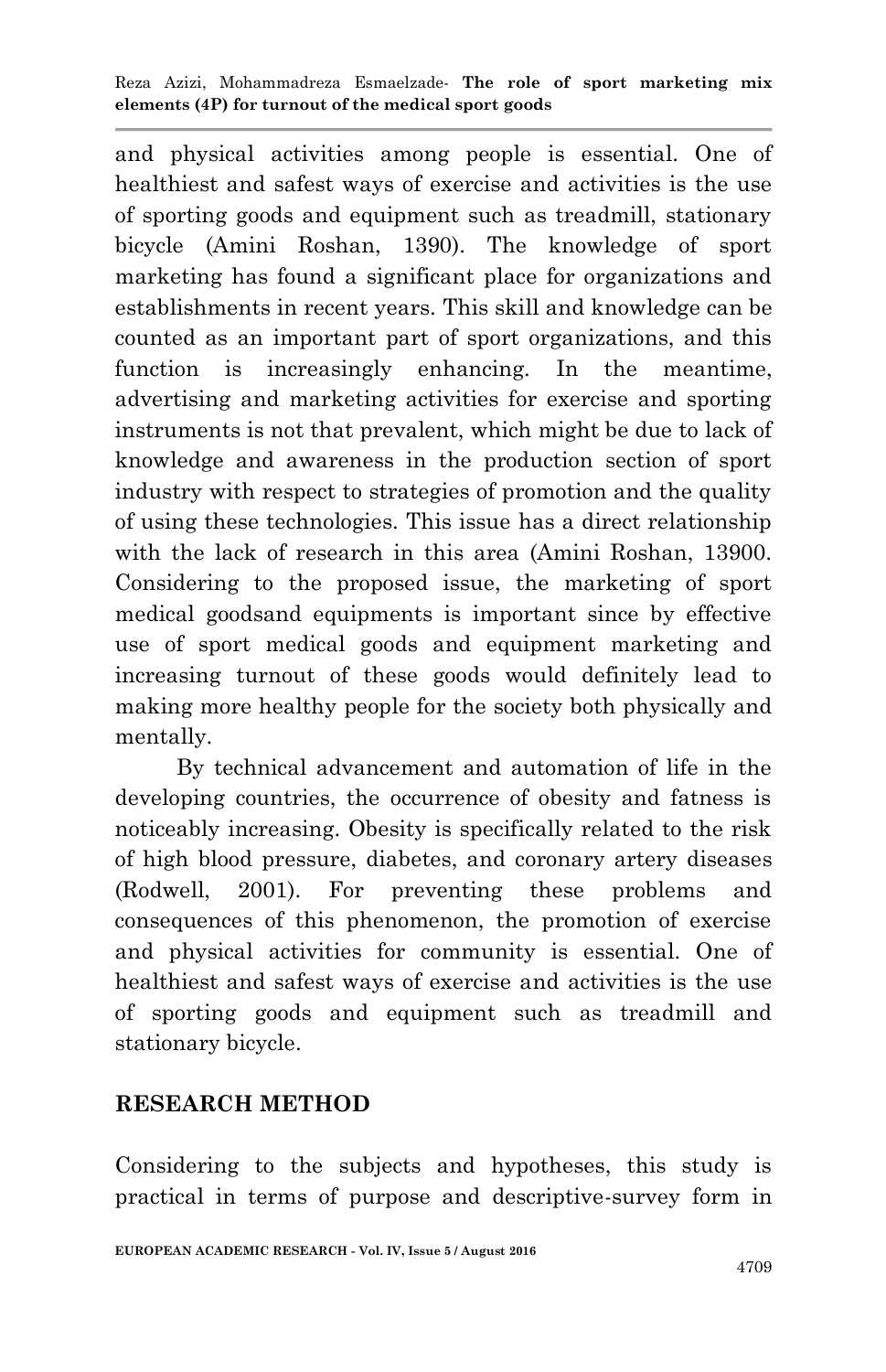terms of method, in which data are gathered with field and library technique. The research population includes the sport medical equipments customers in a typical month in 1393. To this end, 16 authoritative and licensed markets of Mashhad were selected. The total number of their customers was about 1400; however, based on Morgan formula 302 customers were randomly selected as sample of the study. The researcher prepared a questionnaire which consists of 31 questions of 4 rubric/topics that were graded based on 5-option scales. For data analysis, considering to the proposed hypotheses, by the help of SPSS software, KS test was used for determining the normality of variables, one sample T-test and Fried Man were applied for answering to hypotheses.

## **RESULTS**

| Table 1: descriptive statistics of the research variables and their |  |  |  |  |
|---------------------------------------------------------------------|--|--|--|--|
| dimension on examined sample                                        |  |  |  |  |

**Primary description of the research variables**

| Group                | Row            | Variable  | Mean | Standard  | Min. in | Max. in        | Possible |
|----------------------|----------------|-----------|------|-----------|---------|----------------|----------|
|                      |                |           |      | deviation | sample  |                | min. and |
|                      |                |           |      |           |         | sample         |          |
|                      |                |           |      |           |         |                | max.     |
| of<br><b>Sellers</b> | 1              | Product   | 4.25 | 0.444     | 3.5     | 4.88           | $1-5$    |
| sport                | $\overline{2}$ | Price     | 4.12 | 0.645     | 2.88    | 4.88           | $1-5$    |
| medical              | 3              | Promotion | 3.79 | 0.784     | 2.11    | 4.33           | $1-5$    |
| goods                | $\overline{4}$ | place     | 4.16 | 0.272     | 3.83    | 4.5            | $1-5$    |
| Customers            | 1              | Product   | 4.08 | 0.55      | 2.75    | 5              | $1-5$    |
| of<br>sport          | $\overline{2}$ | Price     | 4.4  | 0.514     | 2.5     | $\overline{5}$ | $1-5$    |
| medical              | 3              | Promotion | 3.85 | 0.743     | 1.33    | 5              | $1-5$    |
| goods                | $\overline{4}$ | place     | 4.19 | 0.539     | 2.83    | $\overline{5}$ | $1-5$    |
| total                | 1              | Product   | 4.08 | 0.548     | 2.75    | $\overline{5}$ | $1-5$    |
|                      | $\overline{2}$ | Price     | 4.39 | 0.517     | 2.5     | 5              | $1-5$    |
|                      | 3              | Promotion | 3.85 | 0.742     | 1.33    | $\overline{5}$ | $1-5$    |
|                      | $\overline{4}$ | place     | 4.19 | 0.535     | 2.83    | $\overline{5}$ | $1-5$    |

As it is clear from the table 1, from the sellers of sport medical good point of view, the product element has gained the highest mean, while from the customers' viewpoint, it is the price element that has got the highest mean.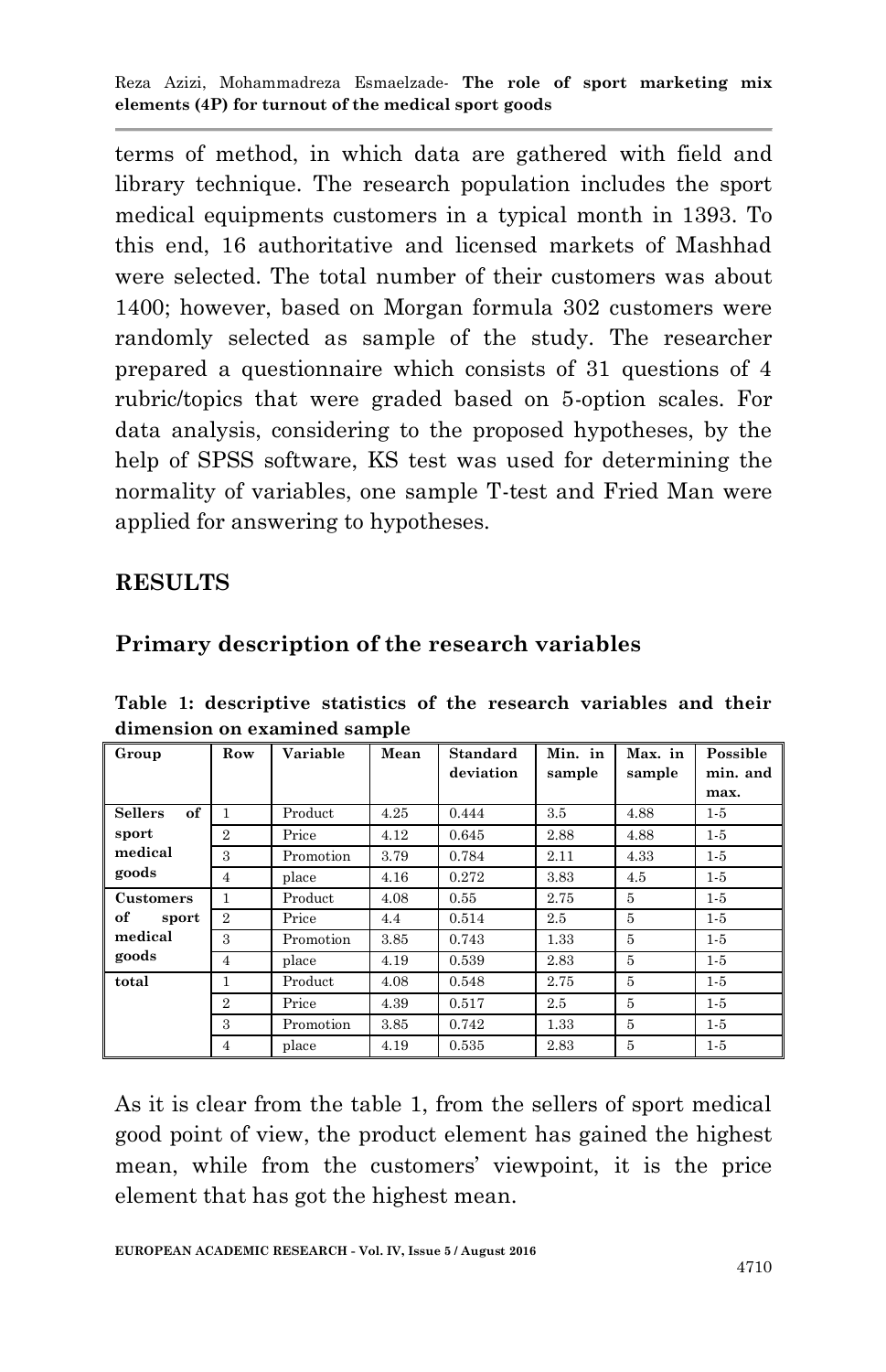| The type of sport  | frequency | Percent | priorities |  |  |  |  |
|--------------------|-----------|---------|------------|--|--|--|--|
| medical goods      |           |         |            |  |  |  |  |
| Treadmill          | 99        | 32      | First      |  |  |  |  |
| Stationary bicycle | 164       | 53      | Second     |  |  |  |  |
| elliptical trainer | 46        | 15      | Third      |  |  |  |  |
| total              | 309       | 100     |            |  |  |  |  |

**Table 2: frequency distribution and the priority of the type of sport medical goods and the type of commodities**

According to table 2, the priority status of sport medical goods and the commodities in the intended sample shows 53 % the use of stationary bicycle and 32% the use of treadmill and elliptical trainer.

**Table 3: one-sample T-Test, the effect of marketing mix elements (price, products, promotion, and the place) on the citizen's turnout of the sport medical goods and equipments**

| Group    | Element | Mean | Standard  | Statistics t | Degree of | Sig.   |
|----------|---------|------|-----------|--------------|-----------|--------|
|          |         |      | Deviation |              | freedom   | level  |
| Seller   | price   | 4.12 | 0.645     | 4.611        |           | 0.004  |
| Customer |         | 4.4  | 0.514     | 47.48        | 301       | 0.0001 |
| total    |         | 4.39 | 0.517     | 47.466       | 308       | 0.0001 |

| Group    | Element | Mean | Standard  | Statistics t | Degree of | Sig.   |
|----------|---------|------|-----------|--------------|-----------|--------|
|          |         |      | Deviation |              | freedom   | level  |
| Seller   | product | 4.25 | 0.444     | 7.434        | 6         | 0.0001 |
| Customer |         | 4.08 | 0.55      | 34.22        | 301       | 0.0001 |
| total    |         | 4.08 | 0.548     | 34.87        | 307       | 0.0001 |

| Group    | Element   | Mean | Standard  | <b>Statistics</b> | Degree of | Sig.   |
|----------|-----------|------|-----------|-------------------|-----------|--------|
|          |           |      | Deviation |                   | freedom   | level  |
| Seller   | promotion | 3.79 | 0.784     | 2.678             |           | 0.037  |
| Customer |           | 3.85 | 0.743     | 19.949            | 301       | 0.0001 |
| total    |           | 3.85 | 0.742     | 20.156            | 308       | 0.0001 |

| Group    | Element | Mean | Standard  | Statistics t | Degree of | $\mathrm{Sig.}$ |
|----------|---------|------|-----------|--------------|-----------|-----------------|
|          |         |      | Deviation |              | freedom   | level           |
| Seller   | place   | 4.16 | 0.272     | 11.341       | 6         | 0.0001          |
| Customer |         | 4.19 | 0.539     | 38.276       | 301       | 0.0001          |
| total    |         | 4.19 | 0.535     | 39.05        | 308       | 0.0001          |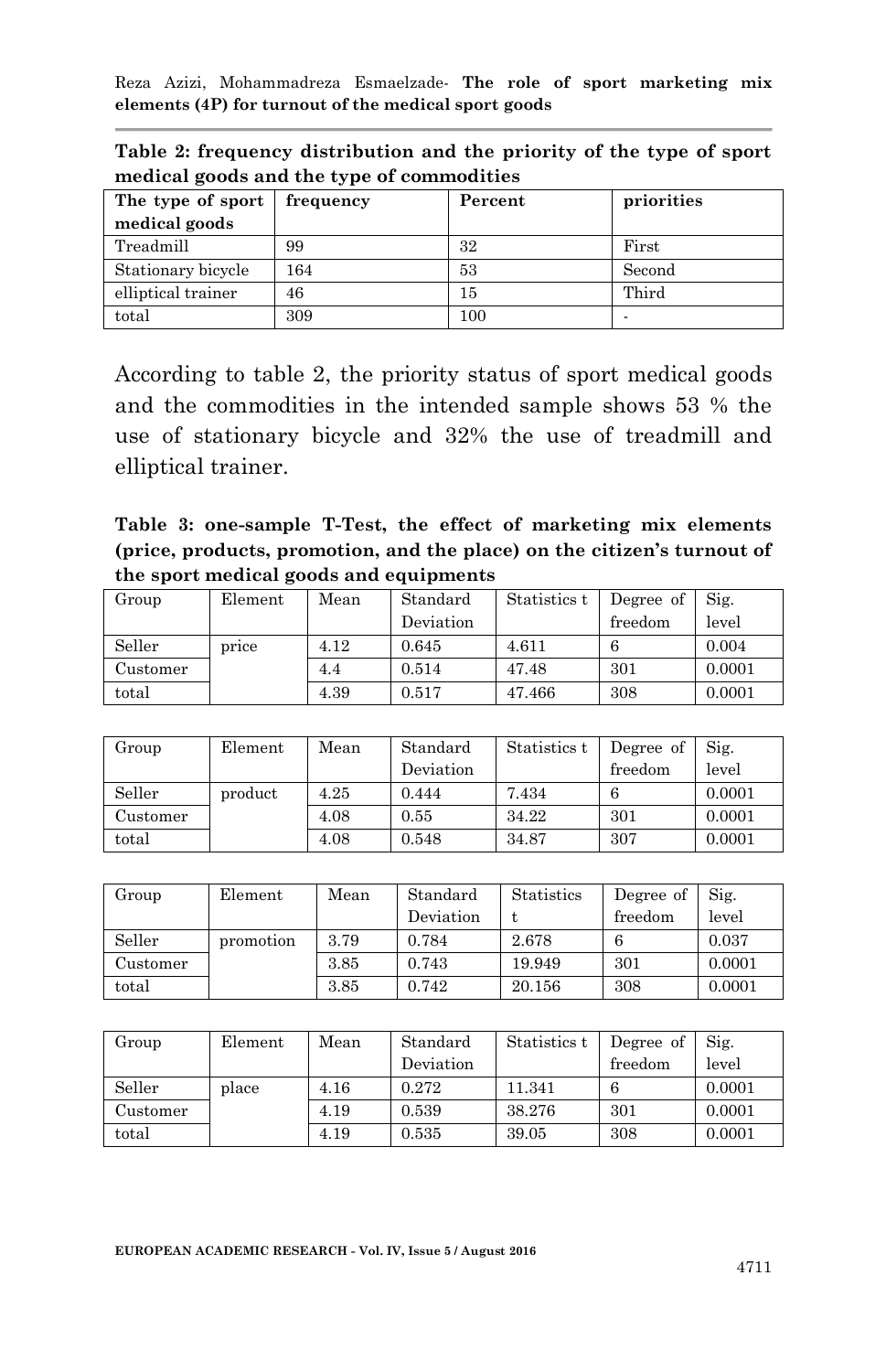Based on the results one-sample T-Test in table 3, in hypotheses 1-4 of sellers, customers, and in sum, in both groups marketing mix elements including (price, product, promotion, and the place) are effective on citizens' turnout of sport medical goods and equipments (p=0.0001).

| Row | Factors   | Mean rating | priority |
|-----|-----------|-------------|----------|
|     | Product   | 2.31        | Third    |
|     | Price     | 3.09        | First    |
|     | Promotion | $1.91\,$    | Fourth   |
|     | place     | 2.68        | second   |

**Table 4: mean rating and the priority of variables of marketing mix**

As it is clear from table 4, from all sellers and customers' viewpoint, and among all variables of marketing mix elements, the price factor has the highest influence.

#### **DISCUSSION AND RESULTS**

In today's competitive world, for gaining advantages of competition, the companies should highly consider to the customers and fulfilling their needs (better than their competitor). Being aware of customers' needs and the process of purchasing is the basic of successful marketing. On one hand, the customers have different orientations and tendencies in purchasing products which should be considered in regulating the strategies of marketing. If the customers' decision style are well attended and made recognized to the companies, they would enjoy an appropriate competition place in comparison with other market competitors, which in long term, would cause increasing profits. The marketers should do some researches and studies for finding answers regarding the kind, amount, and place of the purchasing of customers. However, notifying the reasons of the customers' behaviors is not that easy, this is due to the fact that most answers to these issues lie in their mind and thought. Researchers and marketers, for recognizing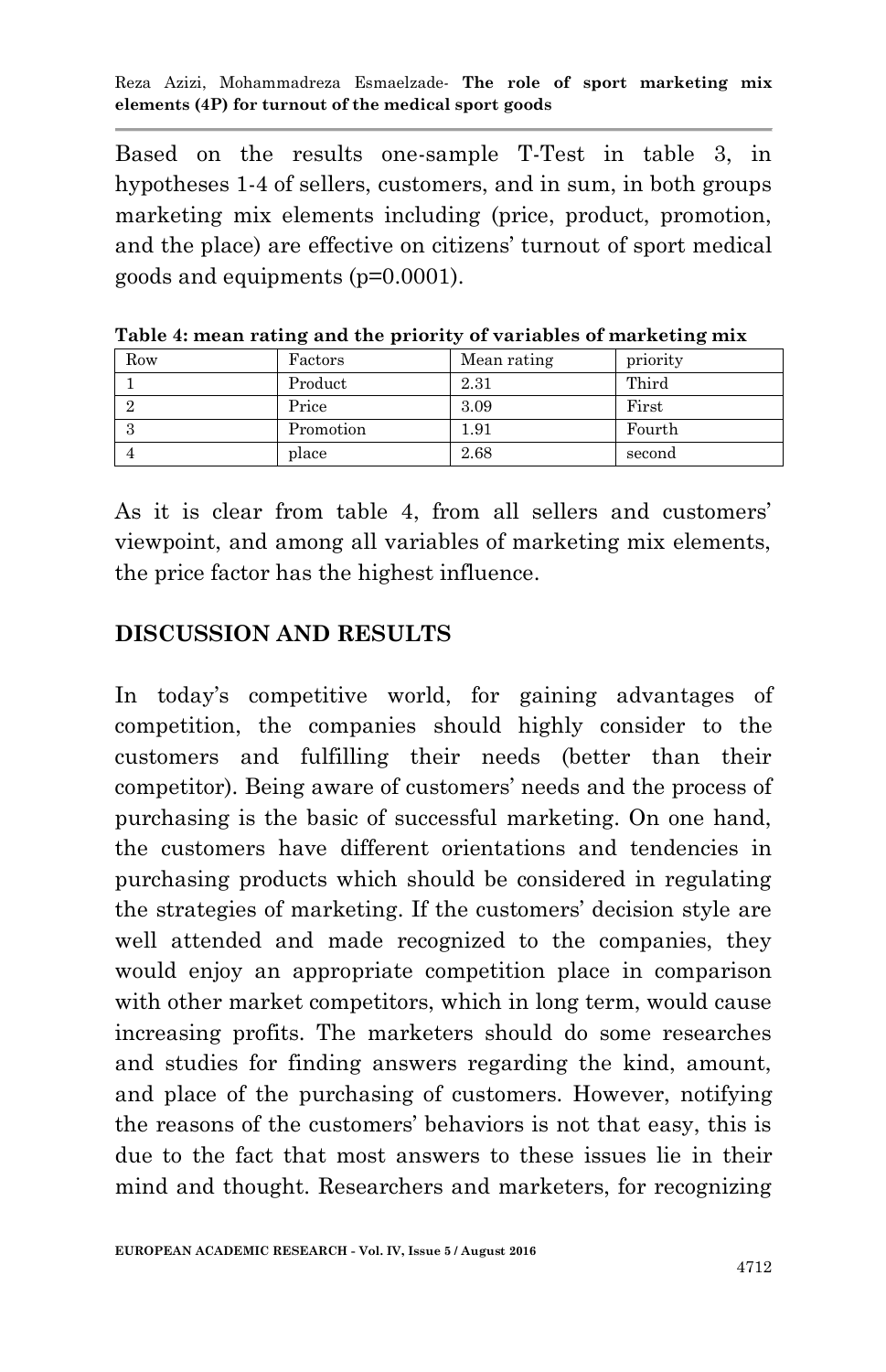the manners and reasons of people's purchasing, show increasing interest to the customers' decision style. Along with the development of major changes in the countries' social and economical structure, domestic economic corporations found out that in addition to accurate recognition of competitors and suppliers, etc., understanding of the customers' decision style and technique is highly important, too. Their decision process becomes more complicated due to facing with the increasing number of goods, services, and also increasing promoting plans and distributing channels. Hence, fulfilling their needs requires using more complicated tools and plans. Zhang Zhuming Sue (2007), on the basis of analyzing marketing problems in domestic sport brands, stated that limitation in creating domestic sport products brands might be due to inefficient marketing of attraction products and marketing tools. Also, in this structure, marketing acts independently which cause ongoing competition and brands development act as a local marketing state amid contrast and integrations.

## **REFERENCES**

- 1. Amini Roshan, Z. 1390. The comparison of promotion mix strategies in production section of sport industry of Iran. The Faculty of Physical education and sport sciences. The University of shahid Bahonar, Kerman.
- 2. Parker, J,B. Biorly, R.K. & Zngz, Q. (1382). Contemporary management in sport. Translated by Mohammed Ehsani, Tarbiat Modares University.
- 3. John Bast, Pasha Sharifi, Hassan, Taleghani, Narges. 1381. Research method in behavior and educational sciences. Tehran. Roshd Publication.
- 4. Abbasi, Aazam. 1389. Marketing mix in Iran's sport tourism industry. Tarbiat Moalem Sabzevar, the faculty of Physical Education and sport sciences.